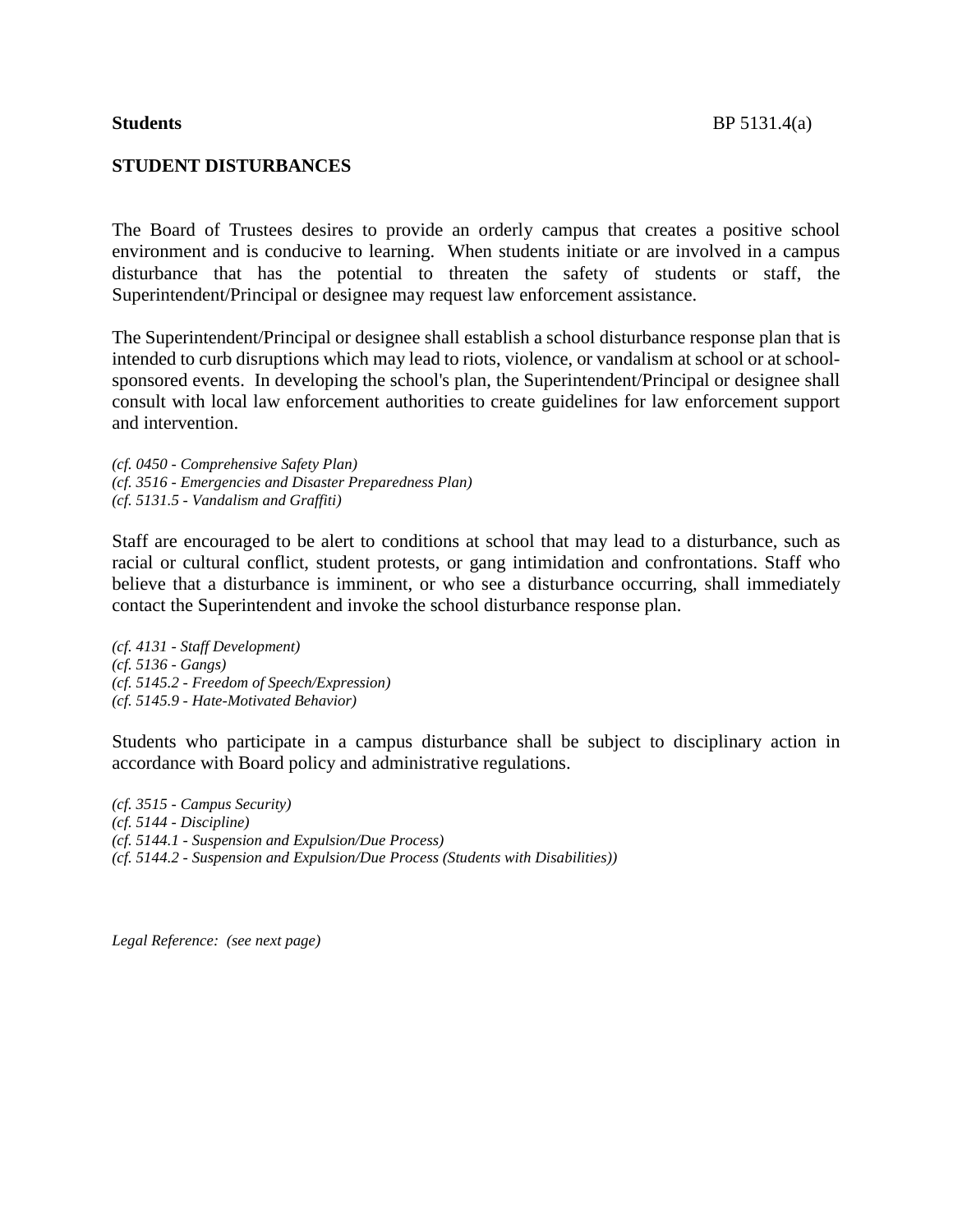#### BP 5131.4(b)

### **STUDENT DISTURBANCES** (continued)

*Legal Reference:*

*EDUCATION CODE 32210 Willful disturbance of public school or meeting 32211 Threatened disruption or interference with classes 32280-32288 School safety plans 35160 Authority of governing boards 38000-38005 Security patrols 44810 Willful interference with classroom conduct 44811 Disruption of classwork or extracurricular activities 48900 Grounds for suspension or expulsion 48907 Student exercise of free expression 51512 Prohibited use of electronic listening or recording device PENAL CODE 243.5 Assault or battery on school property 403-420 Crimes against the public peace, especially: 415 Fighting; noise; offensive words 415.5 Disturbance of peace of school 416 Assembly to disturb peace; refusal to disperse 626-626.10 Crimes on school grounds 627-627.7 Access to school premises 653b Loitering about schools or public places*

*Management Resources:*

*U.S. DEPARTMENT OF EDUCATION PUBLICATIONS Practical Information on Crisis Planning: A Guide for Schools and Communities, May 2003 WEB SITES CSBA: http://www.csba.org California Department of Education, Safe Schools Office: http://www.cde.ca.gov/ls/ss U.S. Department of Education, Emergency Planning: http://www.ed.gov/admins/lead/safety/emergencyplan*

Policy **CUDDEBACK UNION ELEMENTARY SCHOOL DISTRICT** adopted: December 11, 2019 Carlotta, California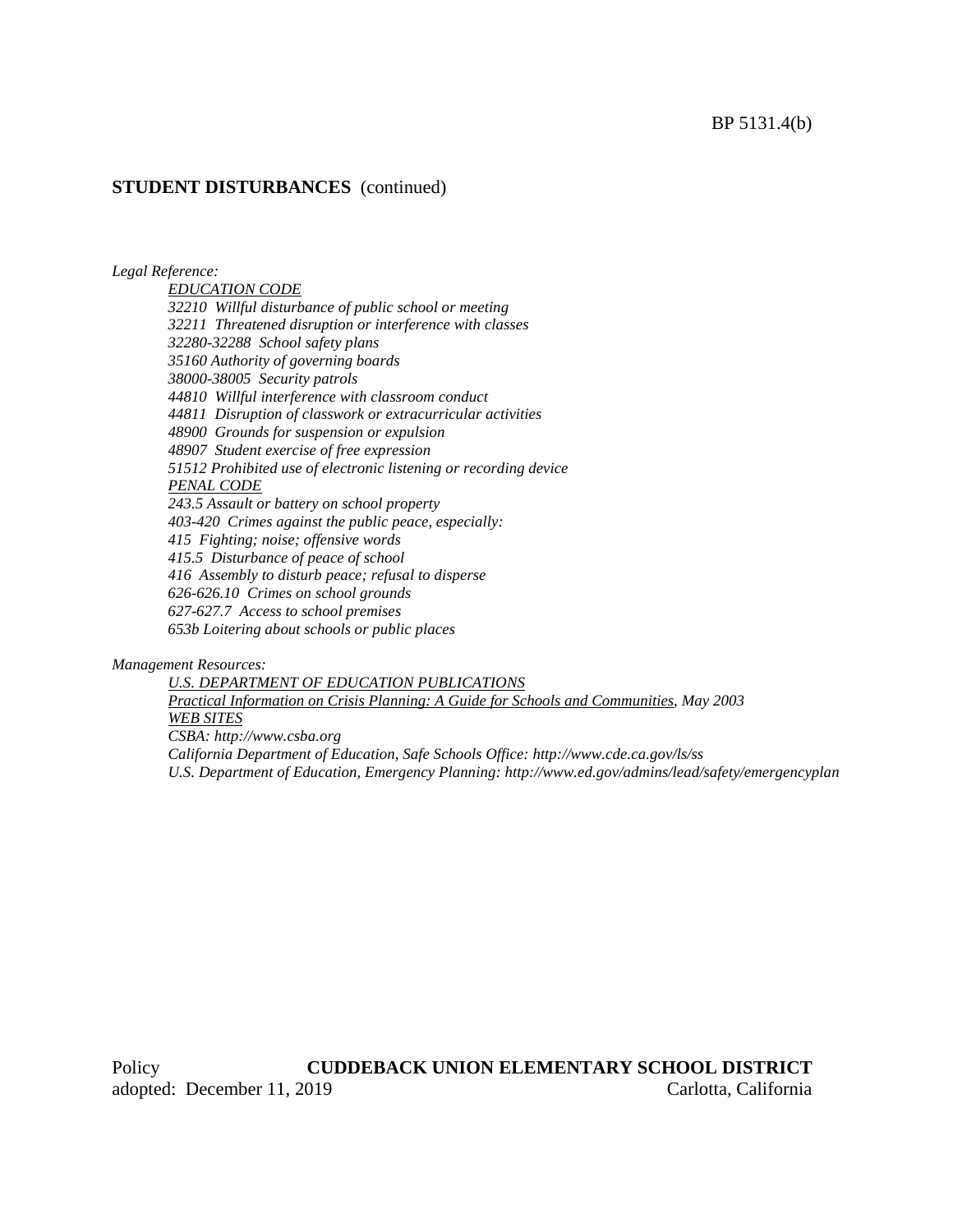# **STUDENT DISTURBANCES**

## **Prohibited Activities**

A student involved or attempting to be involved in any of the following prohibited activities shall be subject to discipline:

1. Disturbing the peace, including, but not limited to, causing or attempting to cause a riot, burning or destroying property, fighting, challenging another to fight, or using offensive words likely to provoke a fight

#### *(cf. 3515 - Campus Security)*

- 2. Disrupting school operations, including, but not limited to, exercising free expression which is obscene, libelous, or slanderous or so incites students as to create a clear and present danger of the commission of unlawful acts on school premises or the violation of lawful school regulations, or substantially disrupting the orderly operation of the school (Education Code 48907)
- *(cf. 5145.2 - Freedom of Speech/Expression)*

Other examples of activities that may be considered disrupting school operations include, but are not limited to:

- a. Organizing or participating in unauthorized assemblies on school premises
- b. Participating in sit-ins or stand-ins which deny students or employees normal access to school premises
- c. Interfering with or unauthorized use of the district's computer system

## *(cf. 6163.4 - Student Use of Technology)*

- 3. Refusing to disperse, including, but not limited to, assembling for the purpose of causing a disruption and refusing to disperse upon the direction of school personnel
- 4. Boycotting school, including, but not limited to, participating in any protest that involves nonattendance where attendance is required at school, class, or at a school activity

Any student who participates in a boycott shall be given an unexcused absence and may be classified as truant, regardless of any parent/guardian approval of the absence.